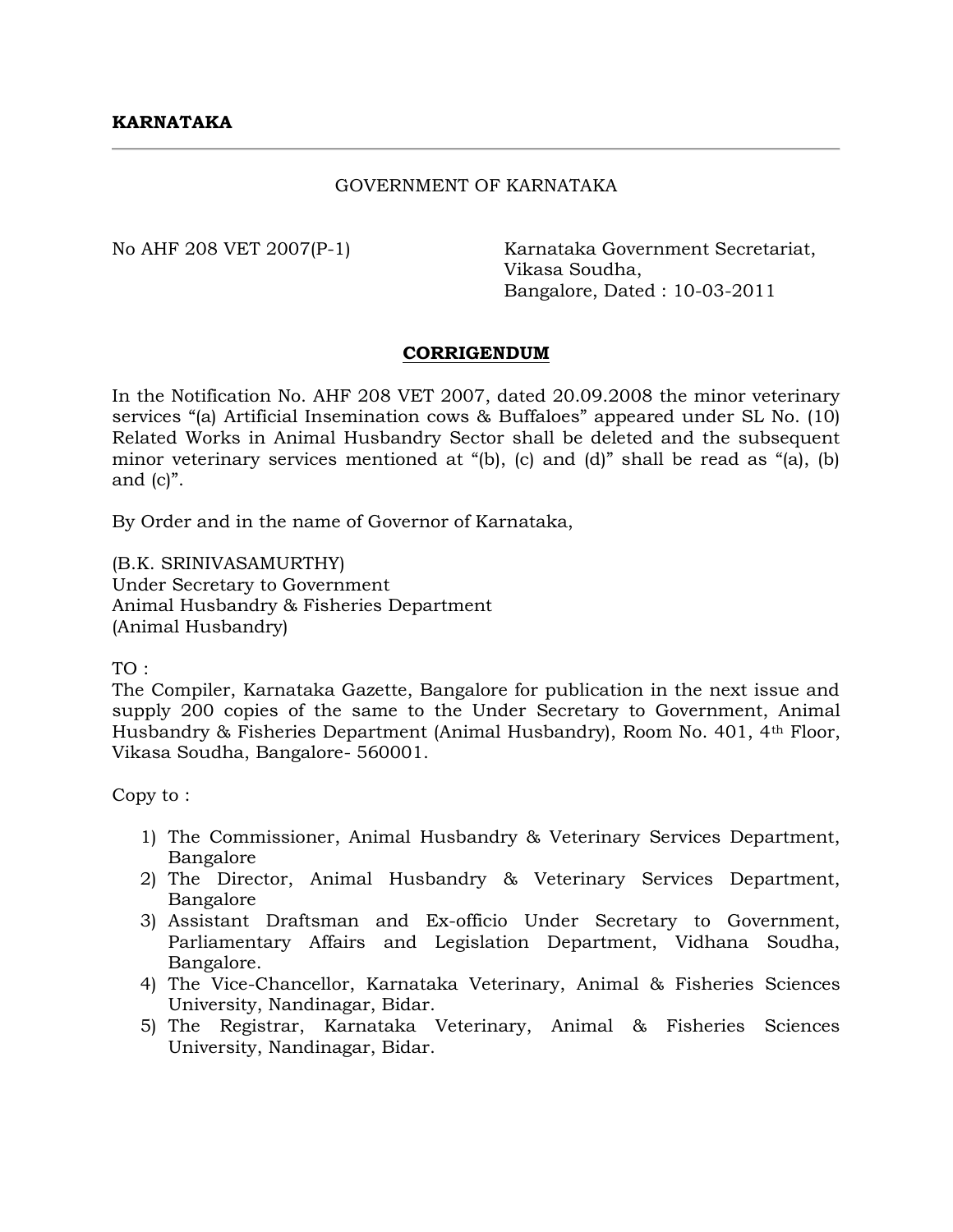## GOVERNMENT OF KARNATAKA

No AHF 208 VET 2007 Karnataka Government Secretariat, Vikasa Soudha, Bangalore, Dated 20-09-2008.

## **NOTIFICATION**

In exercise of the powers conferred by the Explanation to the proviso to clause (b) of section 30 of the Indian Veterinary Council Act 1984 (Central Act 52 of 1984) the Government of Karnataka, hereby specifies the following services to be minor veterinary services for the purpose of the said clause of said section namely:-

- (1) Oral Administration:- Administration of medicaments in the form of tablets, liquids / syrups, powders by way of drenching electuary, oral painting, mouth wash, laxatives and purgatives.
- (2) Digestive System:- Tooth rasp and tooth trimming, impaction, constipation, tympanitis, frothy Bloat, simple bloat, diarrhea and dysentery. Preliminary treatment in case of obstructions and related affections of digestive system.
- (3) Respiratory System:- First aid in case of epistaxis, obstruction in nasal passage due to foreign bodies, leeches, glaucomatous lesions arising due to parasitic infestation like Nasal granuloma, dispensing of expectorants, electuaries and related ailments of respiratory system.
- (4) Uro-Genital System:- Application of antiseptics, pessaries, attend uterine or vaginal prolapse, provide assistance during parturition in small and large ruminants and related ailments of urogenital system. Immediate care and management of new born like removal of meconium, naval chord disinfection and feeding colostrums. Washing & disinfection of udder and teats, external application of ointments and rubifascients. Intramammary applications wherever required.
- (5) Nervous System:- First aid in case of sunstroke, heat stroke, shock, lightening and thunders.
- (6) Eyes and Ears:- Removal of superficial foreign bodies in eyes and ears. Removal of ticks. Application of external medicaments like eye and eardrops / ointment, stye management.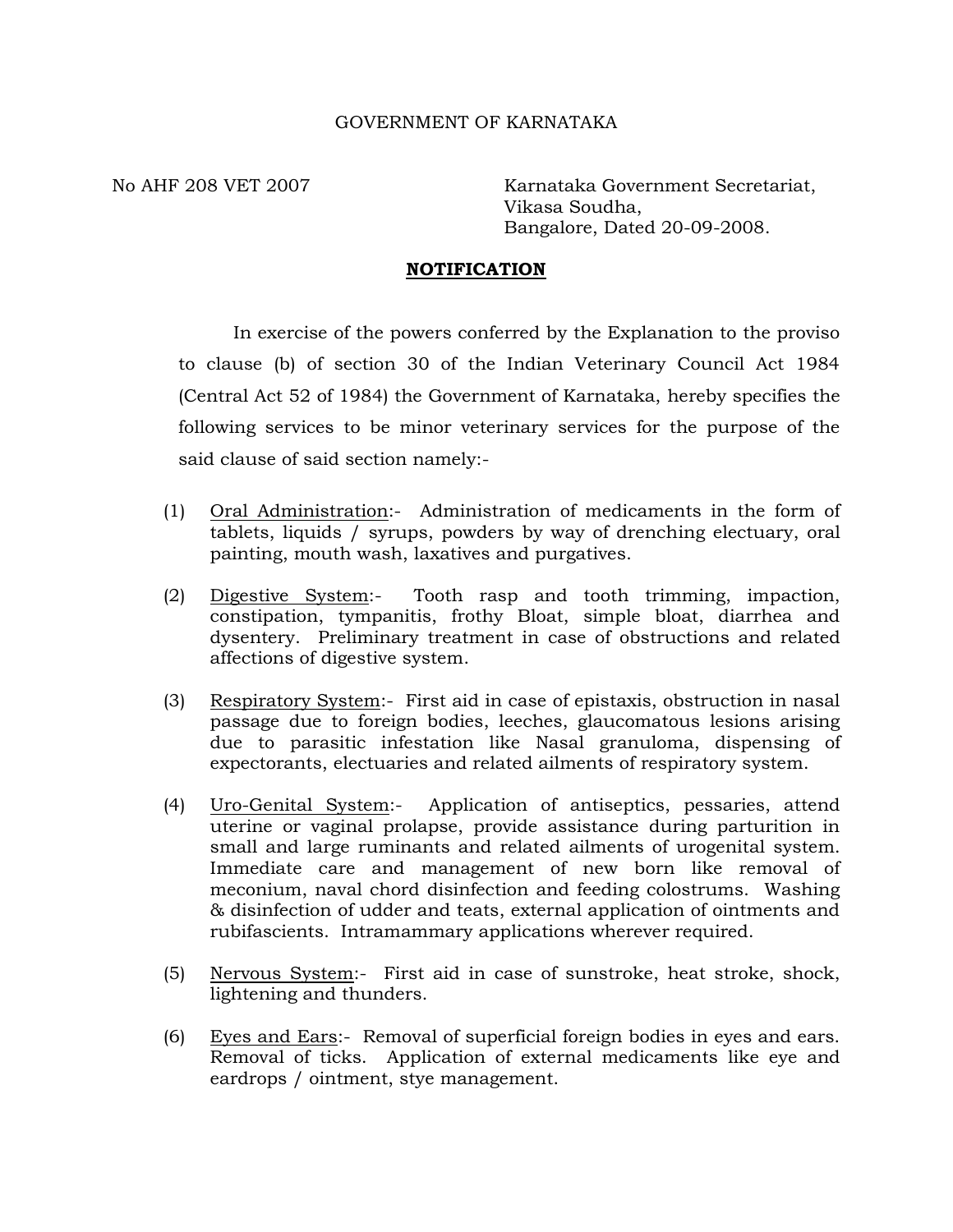- (7) External ailments:- Care and management of:
	- (a) General surgical conditions as Inflammation. Abscess, cyst, Sinus, fistula, frostbite, burn, scald, blister, and necrosis, gangrene, tumour, haematoma and Skin polyp.
	- (b) External application: Ointments, Lotions, poultice, belladonna plasters and similar applications.
	- (c) Wound: Treatment of soft tissue wounds involving skin and fascia without involving musculature and other deep layers.
	- (d) Wounds involving bones, Joints and Cartilages: To provide first aid in the form of bandages and slings.
	- (e) Counter Irritants: Application of rubifascients for blisters.
	- (f) Antiseptics: Application of antiseptics in different forms.
	- (g) Hydrotherapy: In various forms like footbath, irrigation, wet bandage.
	- (h) Scrubbing and Grooming: Various methods of medicated, ectoparaciticidal scrubbings and sprays. Different types of grooming.
	- (i) Dressing: Dressing of soft tissue wounds using antiseptics, antibiotics and application of styptics.
	- (j) Bandaging: First aid and immobilation bandages in case of fractures and dislocations.Application of working bandage, exercise bandage, bandaging to retain dressings and to control bleeding.
	- (k) Bloodless Castration: In small and large ruminants.
	- (l) Dehorning: Application of caustics, red-hot Iron and dehorning equipments
	- (m)Branding: Branding, tattooing, ear tagging and ear notching for identification.
	- (n) Paring and Hood trimming: For aesthetic means and in case of overgrown hoof.
	- (o) Nose Punching: Application of Nose rings and nose strings.
- (8) Health Care System:-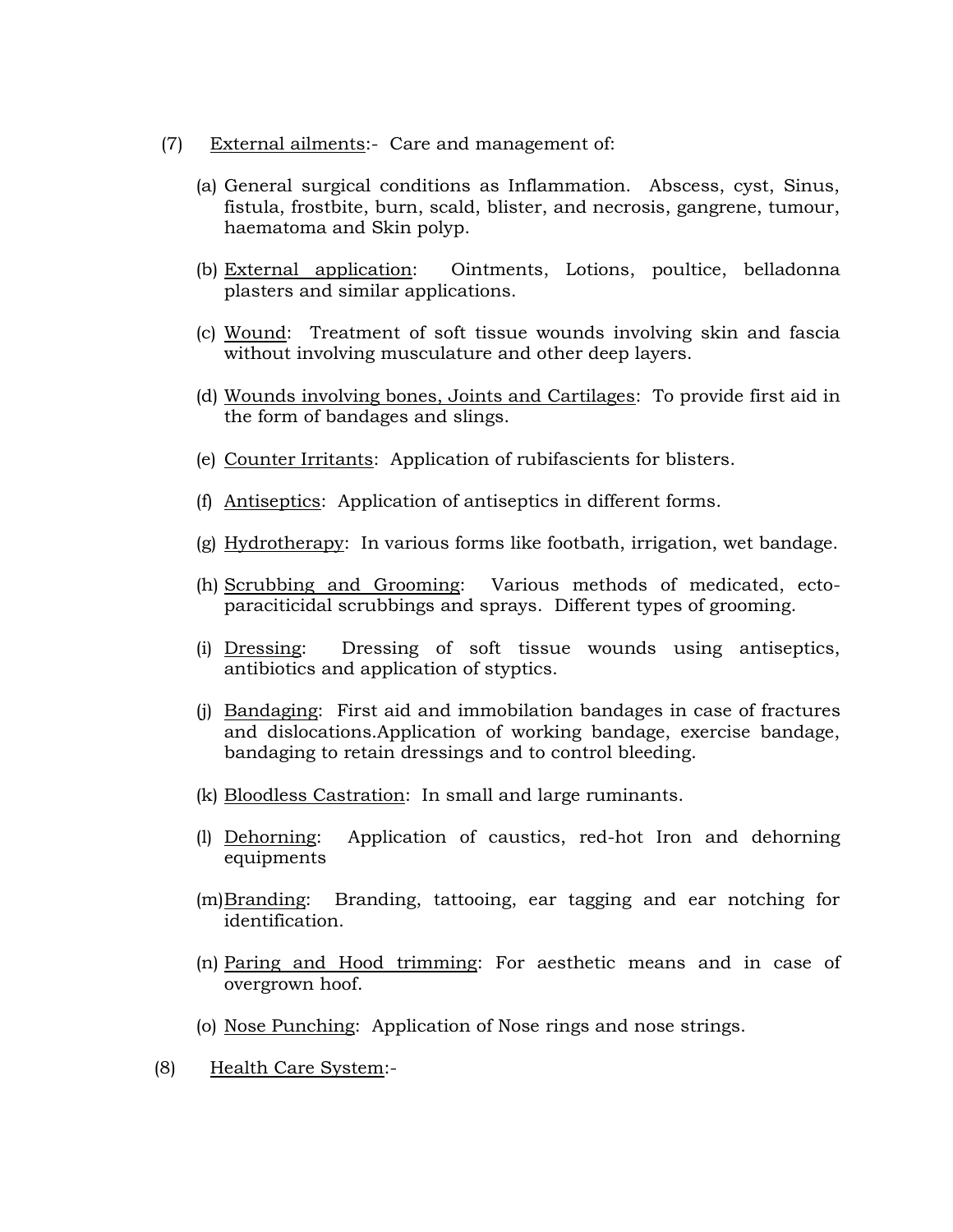(a) Advise farmers on Infectious/ Noninfectious/ Parasitic and Zoonotic diseases and their control.

(b) Report occurrence of diseases.

(c) Administer Vaccines against Infectious and contagious diseases (except anthrax) in bovines, Ovines, Caprines, and Porcines.

(9) Poultry:-

(a) Advise farmers on infectious / Noninfectious /Parasitic and Zoonotic diseases.

(b) Report occurrence of diseases.

(c) Administer Vaccines against Infectious and contagious diseases of poultry, debeaking, sexing in chicks and wing banding.

- (10) Related works in A.H. Sector:-
	- (a) Artificial Insemination cows & Buffaloes.
	- (b) Assist in work related to frozen semen technology.
	- (c) Care and management of breeding bulls.
	- (d) Advise farmers on:
		- (i) Feeding, breeding and management of livestock.
		- (ii) Control of both ecto and endo-parasities
		- (iii) Fodder production and establishing demonstration Units.

# By order and in the name of Governor of Karnataka,

# $Sd$  /-

# ( B.K. SRINIVASAMURTHY) Under Secretary to Government, Animal Husbandry & Fisheries Department.

To:-

The Compiler, Karnataka Gazette, Bangalore – for publication in the next issue and supply 300 copies to the Department of Animal Husbandry & Fisheries.